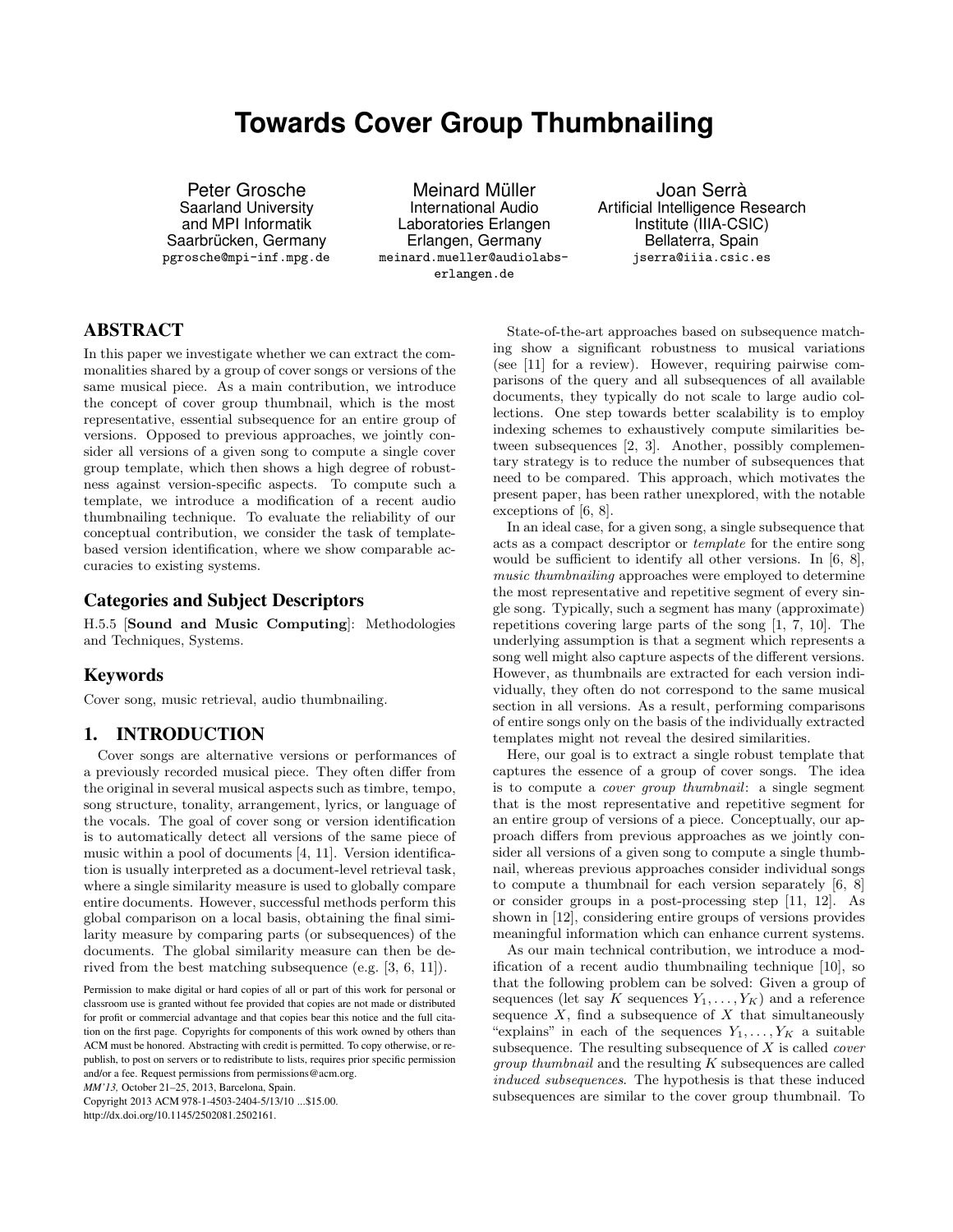obtain a cover group template that captures aspects of all versions, we compute an average representation of the cover group thumbnail and all induced subsequences.

Cover group templates have two main advantages over individual song templates. First, based on a joint analysis of an entire group, they show a higher degree of robustness against some version-specific aspects. Second, a single template is sufficient to represent the entire group, which could potentially allow reducing the computational load in a retrieval scenario. In our experiments, we analyze to which extent an entire cover group can be characterized by a single segment and show that cover group thumbnails can be effectively used for template-based version identification.

# **2. COVER GROUP TEMPLATES**

Audio features: For our approach, we employ chroma features capturing information that closely correlates to harmonic and melodic properties of the audio recording. Such features have become a widely used tool for processing and analyzing music data in general [1, 3, 9] and cover song identification in particular [3, 6, 11]. The 12-dimensional chroma vectors express how the short-time energy of the audio signal is distributed over the twelve chroma bands. Following [9], we decompose the audio signal into subbands that correspond to the semitones of the equal-tempered scale. Then, adding up the bands that belong to the same pitch class, we obtain a chroma representation. Finally, applying suitable quantization, smoothing, downsampling, and normalization operations results in enhanced chroma features referred to as  $CENS<sup>1</sup>$  [9]. In the following, we use a feature resolution of 1 Hz (one feature vector per second).

Similarity matrices: Let  $X := (x_1, x_2, \ldots, x_N)$  and  $Y :=$  $(y_1, y_2, \ldots, y_M)$  be two chroma sequences. Furthermore, let s be a similarity measure that allows for comparing two chroma features (we here use the cosine measure). Then, an  $M \times N$  *similarity matrix* (SM) is obtained by comparing the elements of  $X$  and  $Y$  in a pairwise fashion:  $S(m, n) := s(y_m, x_n)$  for  $m \in [1 : M]$  and  $n \in [1 : N]$ . Furthermore, we apply a smoothing filter [9], which results in an emphasis of diagonal information in  $S$ . For handling tonality differences across the versions, we adopt the concept of transposition-invariant similarity matrices [7]. We first compute the similarity between the sequence  $X$  and each of the twelve cyclically shifted versions of Y resulting in twelve similarity matrices. Then, the transposition-invariant SM  $\mathcal S$ is obtained by taking the point-wise maximum over these matrices. Subsequently, we apply a thresholding operation with the goal to achieve that relevant paths lie in the positive part of  $S$ , whereas all other cells receive a negative penalty  $\delta \leq 0$ . As proposed in [11], we use a relative threshold that identifies cells that belong both to the 30% of the cells having the highest value in each column and to the 30% having the highest value in each row (the remaining cells are set to  $\delta = -1$ ). These experimentally found parameter values did not have a significant impact on the results.

In our scenario, we jointly consider similarity matrices for an entire group of  $K$  cover songs. Let  $Y_k$  denote the feature sequence of the version  $k \in [1:K]$  and Y the concatenation



Figure 1: (a) Similarity matrix for a group of six versions of Kraftwerk's "Radioactivity" and optimal path family. Horizontal lines indicate boundaries between versions. (b) Fitness scape plot.

of the  $Y_k$ . Furthermore, we fix a version  $k_0 \in [1:K]$  to serve as reference and define  $X = Y_{k_0}$ . Note that any version  $k_0 \in [1:K]$  could act as a reference. Let N denote the length of X,  $M_k$  the length of  $Y_k$ , and  $M := \sum_{k \in [1:K]} M_k$ the length of Y. Then, we compute an  $M \times \overline{N}$  similarity matrix  $S$  for the sequence Y and the reference X.

Fig. 1a shows S for a group of  $K = 6$  versions of Kraftwerk's Radioactivity. In this example,  $X = Y_1$  corresponds to the original version and the sequences  $Y_k$ ,  $k \in$ [2 : 6] are covers. Each path of cells of high similarity within  $S$  indicates the similarity between subsequences of  $X$  and  $Y$ given by the projections of the path onto the horizontal and vertical axis, respectively. In the case that two versions are very similar, one observes a long path. In the case of musical variations, however, the paths are often fragmented.

Cover group thumbnail: Let  $\alpha = [s : t] \subseteq [1 : N]$  denote a subsequence of X specified by its starting point s and end point  $t$ . In [10], a fitness measure is introduced that assigns to each  $\alpha$  a fitness value  $\varphi(\alpha) \in \mathbb{R}$  that simultaneously captures two aspects. It indicates (i) how well  $\alpha$  explains other subsequences of  $X$  and (ii) how much of  $X$  is covered by these subsequences. The thumbnail of  $X$  is then defined to be the subsequence  $\alpha^*$  with maximal fitness  $\varphi$ .

In the computation of the fitness measure, the main technical idea is to assign to  $\alpha$  a so-called *optimal path family* 

 $1$ Chroma Energy Normalized Statistics, an implementation of these features is available online: http://www.mpi-inf. mpg.de/resources/MIR/chromatoolbox/.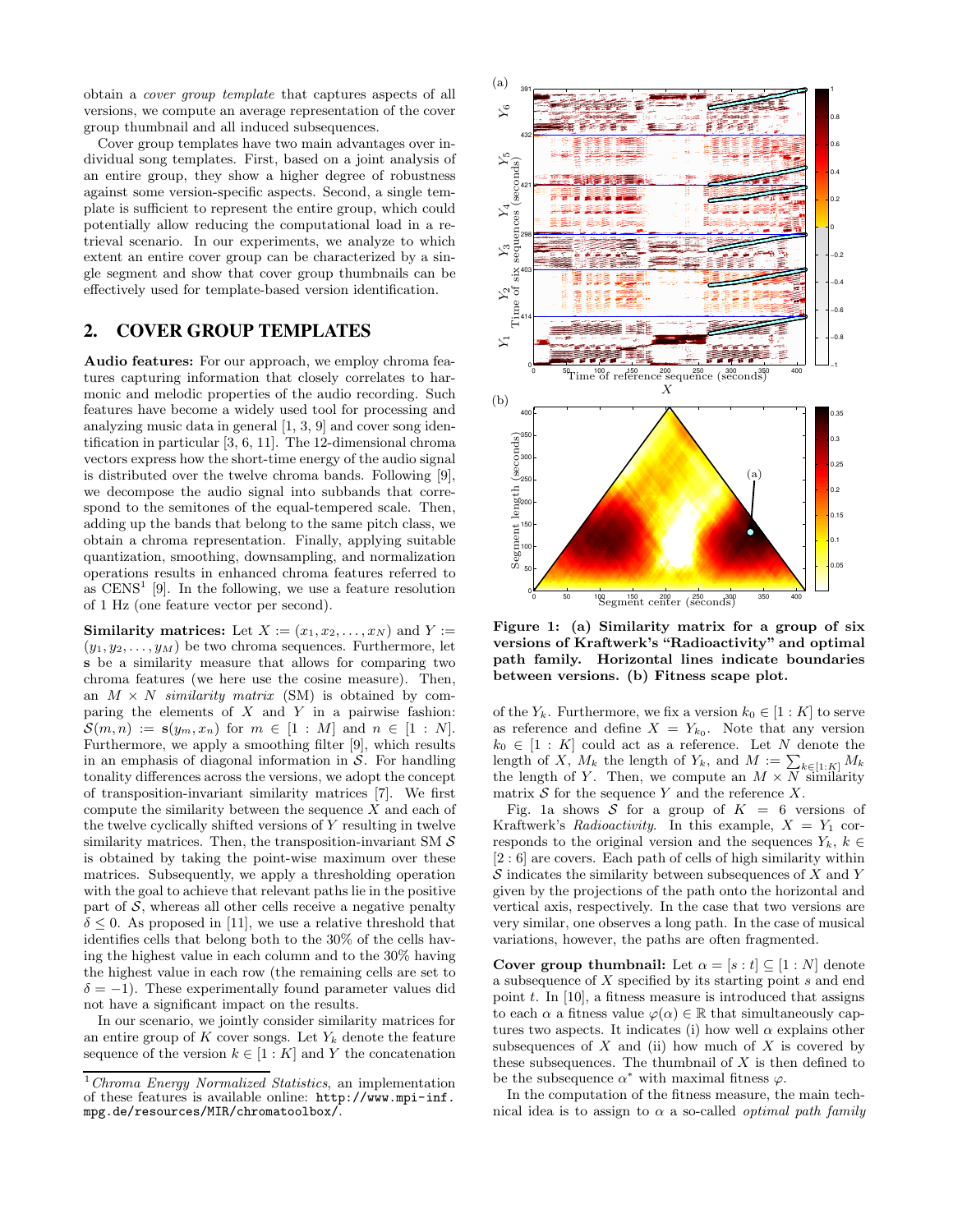

Figure 2: Illustration of the modifications of the thumbnailing algorithm for an excerpt of the similarity matrix  $\mathcal{S}(m,n)$  for  $n = [s : t]$  and  $m = [1 : M]$ corresponding to the subsequence  $\alpha = [s : t]$ .

that reveals the relations between  $\alpha$  and all other similar subsequences. A path family over  $\alpha$  is defined to be a set  $\mathcal{P} := \{p_1, p_2, \ldots, p_I\}$  of size I, consisting of paths  $p_i$  over  $\alpha, i \in [1 : I]$ . Fig. 1a shows a path family consisting of  $I = 6$  paths for the segment  $\alpha = [269 : 414]$ . Each path over  $\alpha$  of length L is a sequence  $p_i = ((m_1, n_1), \ldots, (m_L, n_L))$ of cells  $(m_\ell, n_\ell) \in [1 : M] \times [1 : N], \ell \in [1 : L],$  satisfying  $n_1 = s$  and  $n_L = t$  as well as  $(m_{\ell+1}, n_{\ell+1}) - (m_{\ell}, n_{\ell}) \in \Omega$ , where  $\Omega$  denotes a set of admissible step sizes. We use  $\Omega = \{(1, 2), (2, 1), (1, 1)\}\$ , as it has been shown to perform well for the task of version identification [9, 11]. Importantly, a path family induces an entire family of related subsequences  $\alpha_i$  that are similar to  $\alpha$ , given by the projection to the vertical axis  $\pi(p_i) := [m_1 : m_L]$  of each path  $p_i$ .

Instead of analyzing songs individually, we here analyze a group of versions simultaneously. In particular, our goal is to extract for each segment  $\alpha$  of the reference sequence X exactly one subsequence in each of the versions. To do so, we modify the original algorithm presented in [10] and use additional constraints to enforce that the number of paths equals the number of versions  $(I = K)$  and that  $\alpha_i \subset Y_k$ for  $i = k \in [1:K]$ , i.e., there is exactly one  $\alpha_i$  in each  $Y_k$ . Among all possible subsequences of  $Y_k$ ,  $\alpha_i$  corresponds to the one that is most similar to  $\alpha$ .

In [10], a dynamic programming algorithm is introduced for computing optimal path families. Our technical modification is twofold (Fig. 2). First, to ensure that no path  $p_i$ induces a subsequence in more than one  $Y_k$ , we insert cells with a score of  $-\infty$  between  $Y_k$  and  $Y_{k+1}$  for  $k \in [1:K-1]$ . As a result, a path which crosses the boundary between two versions gets a score of  $-\infty$  (Note that, because of the step size condition  $\Omega = \{(1, 2), (2, 1), (1, 1)\}\$ , two entries with  $-\infty$  are needed). Second, to ensure that there is a path  $p_i$  inducing a subsequence in each sequence  $Y_k$ , we add the condition that the extraction of a path is stopped at the end t of  $\alpha$  and a new path is started in the next version  $Y_{k+1}$  (Fig. 2, arrows starting in the last column). As this is the only way to cross the  $-\infty$  rows, the combination of both modifications ensure that the resulting path family  $\mathcal P$ consist of exactly one path for each version  $Y_k$ .

Fig. 1b shows an example of fitness values  $\varphi(\alpha) \in \mathbb{R}$  for all reference segments  $\alpha$  in the form of a scape plot representation, where each point corresponds to one subsequence  $\alpha$  represented by its center  $c(\alpha) := (s + t)/2$  and its length  $|\alpha| := t - s + 1$ . The fitness  $\varphi(\alpha)$  indicates how well  $\alpha$  explains subsequences of  $Y$  and how much of  $Y$  is covered by all these subsequences. The subsequence  $\alpha^* = [269 : 414]$ having maximal fitness  $\varphi$  is considered to be the *cover group* thumbnail, the subsequence that best explains and is most similar to the entire group. The optimal path family over  $\alpha^*$  encodes the relation between  $\alpha^*$  and the induced subsequences  $\alpha_k^*$ , one in each of the versions, see Fig. 1a.

Template extraction: To obtain a cover group template for a given group and reference  $X = Y_{k_0}$ , we compute the thumbnail  $\alpha^*$  and extract the chroma features of the induced subsequences  $\alpha_k^*$ . The cover group template is then obtained by averaging all chroma sequences. Here, we exploit the multi-alignment between  $\alpha^*$  and  $\alpha_k^*$  given by the paths  $p_k$  to determine for each chroma vector  $x_n$  the corresponding vectors  $y_{k,m}$  in all versions  $k \in [1:K]$ . Actually, this operation results in a temporal warping which compensates for temporal differences in the versions. Furthermore, we compensate for possible transpositions by employing a circular shift strategy [11]. The necessary cyclic shift index is determined by estimating the global similarity between  $X$  and the warped chroma sequences using the cosine measure. The shift index with maximum similarity is used to compensate for a transposition. The final cover group template  $\mathcal{T}_{k_0}$  with respect to the reference  $k_0$  is then obtained by point-wise averaging all  $K$  chroma sequences.

#### **3. TEMPLATE-BASED RETRIEVAL**

To quantify our assumption that cover group templates capture characteristic aspects of a group of versions, and to evaluate the reliability of cover group thumbnails, we consider the task of cover song identification. Given a cover group template, we investigate if it is possible to retrieve all versions of the group from a dataset. We use a dataset  $D$  obtained from [11] that consists of  $G = 17$  groups, each containing  $K = 6$  versions  $(|\mathcal{D}| = G \times K = 102)$ .

Since our goal is to gauge the potential of cover group templates, in this proof-of-concept experiment we perform training and evaluation on the same dataset (notice however that we do not perform any exhaustive parameter tuning). For each group  $\mathcal{G}_g \subset \mathcal{D}$  with  $g \in [1:G]$ , we compute K templates  $\mathcal{T}_{g,k_0}$  by selecting, in turn, each song  $k_0 \in [1:K]$  as reference. Then, we perform retrieval on the whole dataset employing a subsequence matching strategy. Specifically, we compare  $\mathcal{T}_{g,k_0}$  locally with all chroma subsequences of the database using a DTW-based distance measure [9]. The final distance values for a song are obtained by minimizing the distances of all subsequences of that song.

Following standard practice [11], we express the retrieval accuracy in terms of mean of average precision (MAP). Given the group  $\mathcal{G}_g$  of K versions that are relevant to the template  $\mathcal{T}_{g,k_0}$ , we obtain the precision  $\psi_{g,k_0}$  at rank  $r \in [1 : |D|]$  as  $\psi_{g,k_0} = \frac{1}{r} \sum_{i=1}^r \Gamma_{g,k_0}(i)$ , where  $\Gamma_{g,k_0}(r) \in$  $\{0, 1\}$  indicates whether the version at rank r is contained in  $\mathcal{G}_g$ . The average precision  $\psi_{g,k_0} \in [0,1]$  is then defined as  $\overline{\psi}_{g,k_0} = \frac{1}{K} \sum_{r=1}^{|\mathcal{D}|} \psi_{g,k_0} \Gamma_{g,k_0}(r)$ . Table 1 shows  $\overline{\psi}_{g,k_0}$  values when using the version  $k_0 \in [1:K]$  as reference (the higher, the better). MAP values  $\psi_g = 1/K \sum_{k_0 = [1:K]} \psi_{g,k_0}$ ,